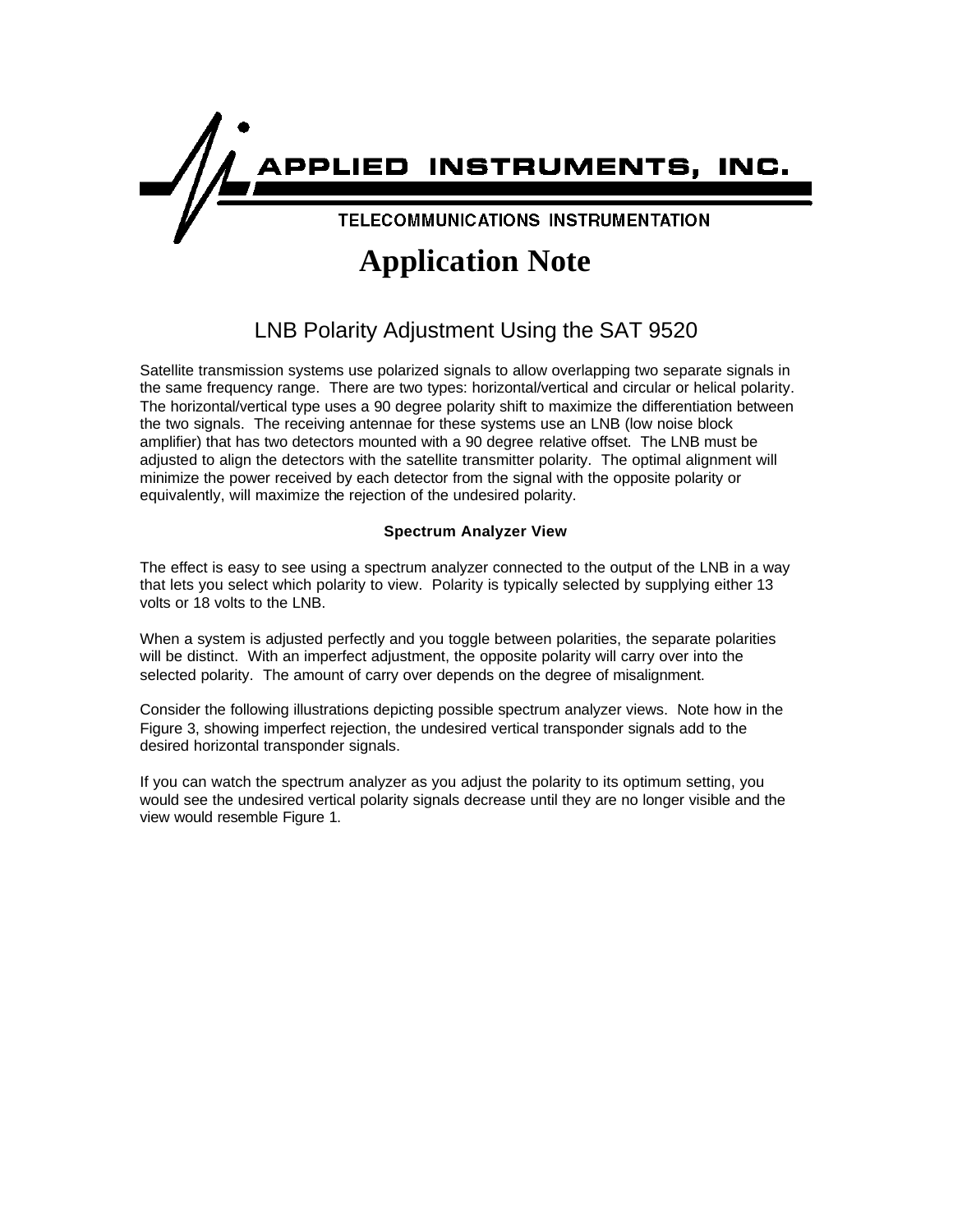





Figure 2



Figure 3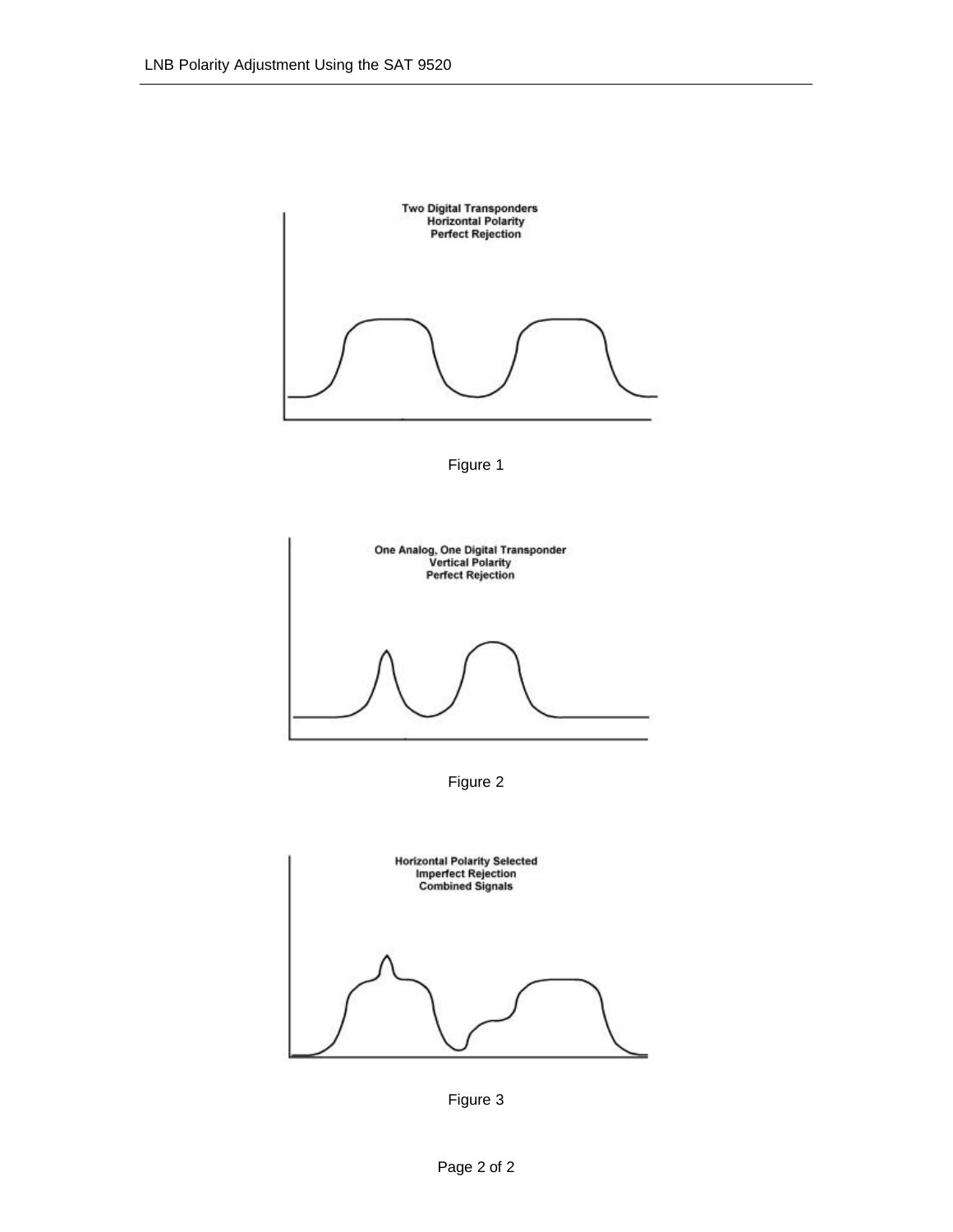## **SAT 9520 View**

To the SAT 9520, the undesired polarity signal looks like noise. It therefore shows up in the Carrier To Noise (C/N) measurement by decreasing the C/N ratio.

The polarity can be optimized by using the SAT 9520 to monitor the C/N ratio and adjusting the LNB to maximize the C/N ratio. This works best in a situation like the right side of the figures above, at a frequency where digital carriers are present in both polarities with offset center frequencies but overlapping bandwidths.

It does not work well at a frequency where the opposite polarity has no signal within the bandwidth of the SAT 9520's receiver (27 MHz) because there will be no signal to carry over as noise no matter how poorly the polarity is adjusted. It will also work best on a signal which the SAT 9520 is capable of locking onto. You should inspect the frequency plan for the satellite you are using to determine the best transponder to use for adjusting the polarity.

The SAT 9520 has two advantages over a spectrum analyzer in adjusting the polarity: price and portability. A spectrum analyzer makes it easier to see what is going on, but the SAT 9520 is easier to carry up on the roof.

### **C/N Peaking Tone**

The SAT 9520 provides an audible tone for peaking the C/N that is very similar to the audible tone used for peaking the power level.

- 1) Press the  $\begin{pmatrix} -1 \\ -1 \end{pmatrix}$  button to turn the audible tone on. This puts it into power level peaking mode and a speaker icon will flash next to the signal level reading to indicate the tone applies to the signal level.
- 2) Press the  $\mathbb{E}^1$  button to switch to the C/N peaking tone. The speaker icon will now flash next to the C/N reading to indicate the tone now applies to the C/N reading.

The C/N peaking tone uses the same beeping pattern as its level peaking function.

- 1) A slow beep will be heard until more than 4 dB of C/N is obtained.
- 2) A solid tone will be heard when the C/N is within 0.4 dB of the highest peak detected since the RUN button was pressed or since a lock was obtained.
- 3) A fast beep will be heard if the C/N drops more than 0.4 dB from the peak but is still above the base of 4 dB.

### **Adjusting Polarity**

The azimuth and elevation should be adjusted before adjusting polarity.

- 1) Perform a rough adjustment of the polarity using the adjustment scale on the LNB and a setting obtained from the manufacturer's tables or previous experience or some other source. The setting will depend on your location. If you cannot determine an initial setting, use zero.
- 2) Turn on the LNB power and the C/N peaking tone as described above.
- 3) Observe the C/N measurement. If you have good signal and are approximately aligned, you should have a C/N greater than 4 and a solid tone should be heard. If your C/N is less than 4 you might need to readjust the azimuth and elevation or select a different transponder to peak on.
- 4) SLOWLY rotate the LNB in one direction and observe the effect on the C/N reading. The audible tone will give you some feedback, however, you may also want to watch the readings